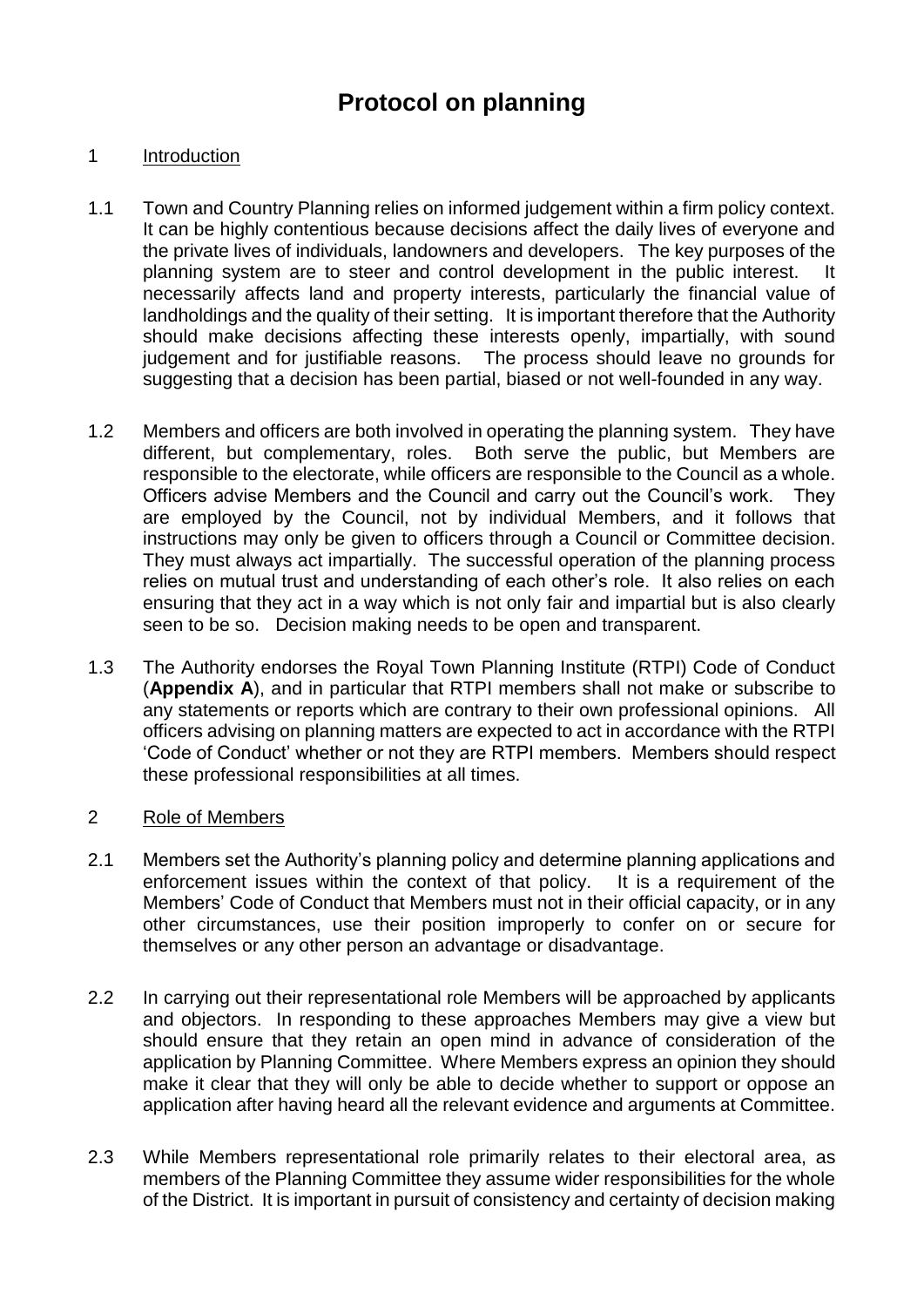that planning policies are equitably and evenly applied. Planning Committee members should ensure that their individual electoral duties are subsumed within these wider considerations.

- 2.4 When Members come to make a decision on a planning matter, they must:
	- act fairly and openly;
	- approach each case with an open mind;
	- use adopted policies and quidance as starting and reference points for decision making;
	- carefully weigh up all relevant issues before reaching a view on a particular case;
	- determine each case on its own merits;
	- ensure that there are clear and substantial reasons for their decisions, and that those reasons are clearly stated.
- 2.1 When an application is put before the Committee where the site is situated in a Planning Committee (or Substitute) Member's ward, that Member should withdraw from Committee benches. This will allow them to speak on behalf of the residents they represent if required. Planning Committee members should not vote on applications within their electoral ward.
- 3 Role of Officers
- 3.1 The function of officers is to advise and assist Members in matters of planning policy and in their determination of planning applications and enforcement issues by:-
	- providing impartial and professional advice;
	- making sure that all the available information necessary for the decision to be made, including details of representations, is given;
	- providing clear and accurate analysis of the issues;
	- using adopted policies and guidance as starting and reference points for decision making;
	- taking into account material considerations;
	- giving a clear recommendation;
	- carrying out the decisions of the Authority
- 3.2 Where Council have delegated certain planning decisions to officers, officers will be bound to act in accordance with the principles for Members set out above in this Code of Practice.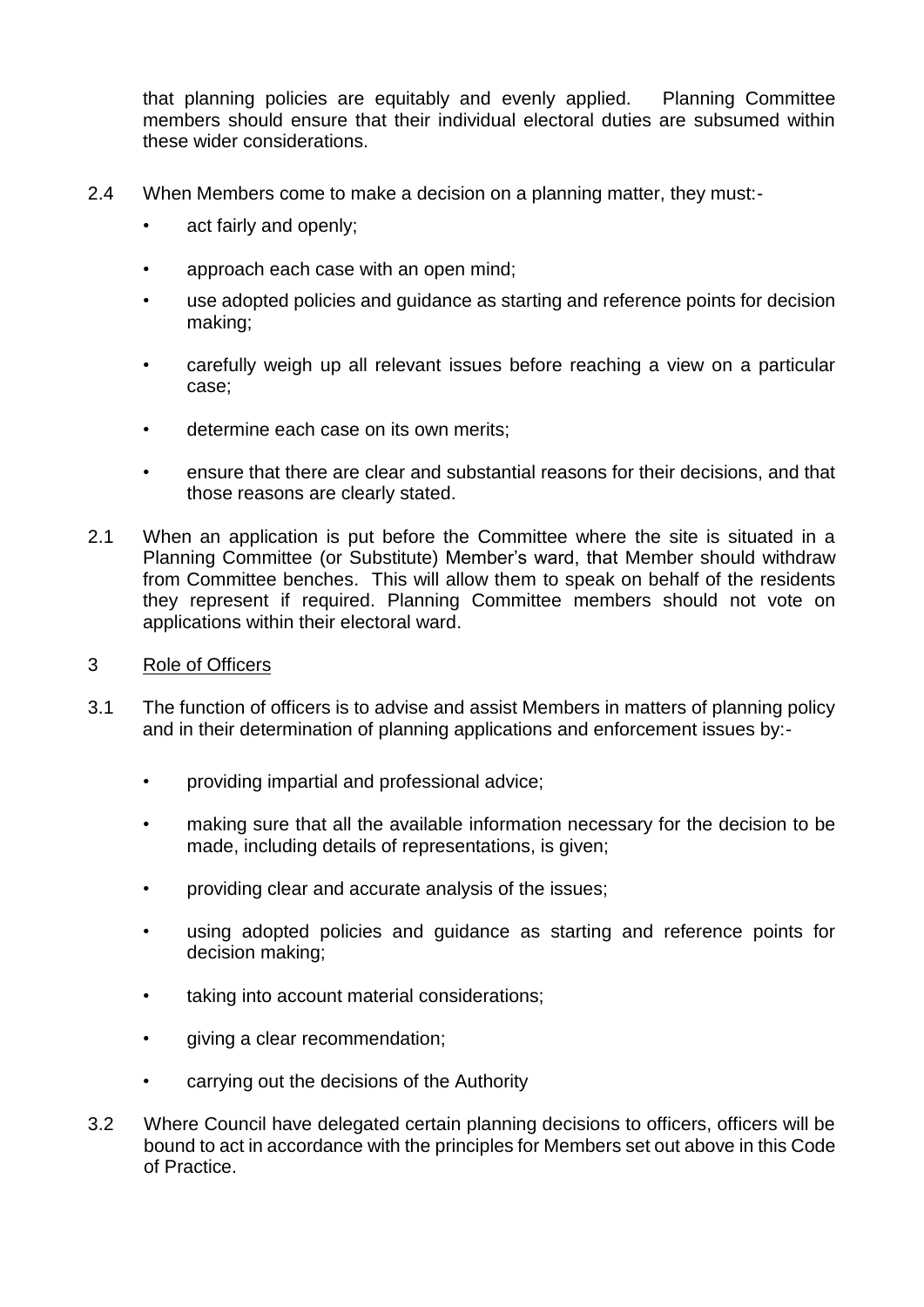# 4 Discussions with Applicants

# **Officers**

- 4.1 Pre-application meetings or other meetings with applicants are encouraged to ensure beneficial development, to resolve matters which might otherwise lead to the refusal of planning permission, or to advise that permission is unlikely to be granted. These meetings are normally held by officers and to avoid such meetings being misunderstood:
	- potentially contentious meetings will, where possible, be attended by at least two officers, including a principal officer;
	- it will be made clear at the outset that the discussion will not bind the Authority to making a particular decision and that any views expressed are personal and/or provisional. If necessary officers will refrain from expressing a view until they have considered the matter further or consulted colleagues;
	- the advice will be consistent and based upon the Development Plan and material considerations. There should be no significant difference in the interpretation of planning policies among planning officers. Officers must seek advice when necessary from Senior Officers to ensure that their assessment of a case is sound;
	- where possible, a note of the discussion will be taken and placed on file and made available for public inspection at the appropriate time;
	- for major or contentious applications, where possible, a follow-up letter will be sent by officers re-emphasising the non-binding nature of discussions.

#### Members

4.2 Applicants may from time to time seek to meet Members. If attending such meetings Members will need to ensure that they make clear that any opinions they express are only provisional and it will not be until all relevant evidence and arguments have been heard by them at the Planning Committee that they will be able to reach a firm conclusion. Formal pre-arranged meetings with Members should also be attended by an officer with an invitation extended to the Chairman of the Planning Committee or his/her nominee.

#### 5 Lobbying

- 5.1 Lobbying is a normal and perfectly proper part of the political process and it is quite common for applicants or other interested parties to want to discuss a proposed development with Members, or distribute written material to Members before a planning application is determined. This can help Members' understanding of the issues and concerns associated with an application.
- 5.2 However, such lobbying can lead, unless care and common sense is exercised by all the parties involved, to the impartiality of a Member being called into question. Members are under an obligation to determine matters on their planning merits. That means that they must not make up their minds before receiving and reading the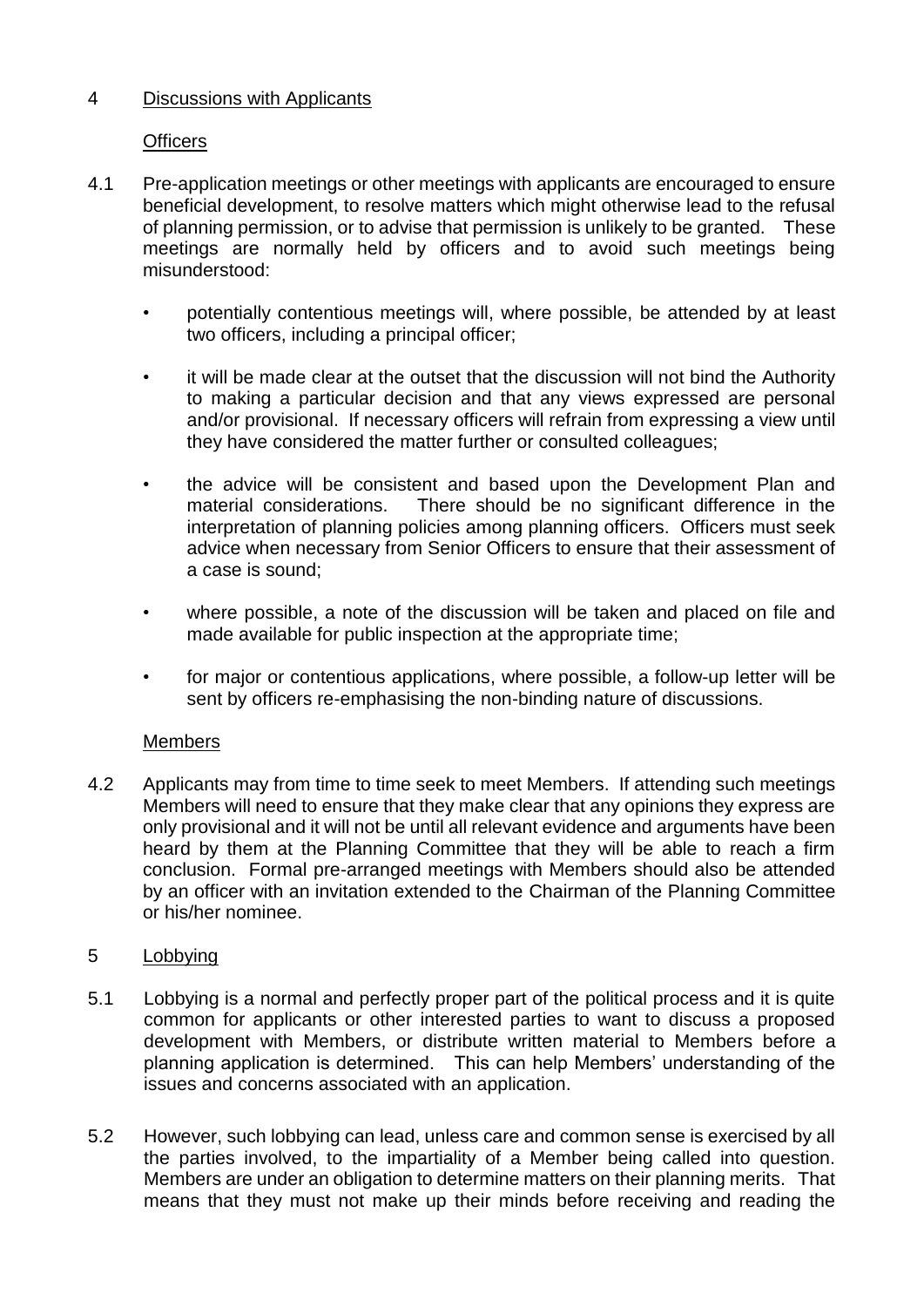officer reports or before hearing all proper debate on the matter out of which new information may arise.

5.3 Members must act in the public interest and not at the behest of any individual or interest. If the Member feels that he/she no longer retains an open mind on the matter, but that his/her impartiality has been compromised, he/she will need to decide whether to withdraw from the decision making process.

# 6 The Party or Other Whip

6.1 Members cannot accept an instruction from anyone to determine an application in a particular way, as they must determine the issue on its merits. Whilst they may give appropriate weight to the views of other Members whether expressed in the Committee meeting or in prior discussions, they must determine the application on its merits and should not take into account any factor which they are not prepared to state in open Committee. As a result it is not appropriate for any Party or other group of Members to instruct Members to vote in a particular manner on any application or to apply or threaten to apply any sanction to any Member who voted contrary to the group's collective view. Where such a whip has been applied, Members should declare it in exactly the same manner as they would declare any other attempt at lobbying.

#### 7 Membership of another Local Authority

- 7.1 A member of a parish or other council can discuss a planning matter at that level and then also participate at the Authority's Planning Committee. However, if at the other council's meeting, or indeed elsewhere, the Member had given the impression that they had made their mind up on the application before hearing all the arguments (particularly those presented later at the Planning Committee) then they could be considered to have predetermined the matter.
- 8 Applications affecting a Member's Interests
- 8.1 Members must consider each particular situation on its merits as the need to declare an interest will depend upon the nature, scale and impact of a particular application.

#### 9 Officers' Reports to Committee

9.1 Decisions on planning applications have to be taken in accordance with the provisions of the development plan and the Authority's statutory duty under Section 54A of the Town and Country Planning Act 1990 and section 38(6) of the Planning and Compulsory Purchase Act 2004.

Officers' report to the Planning Committee will refer to:-

- the history of the site;
- the proposal;
- the substance of any written representations received including consultees;
- the relevant policies applicable to the application;
- any other material considerations;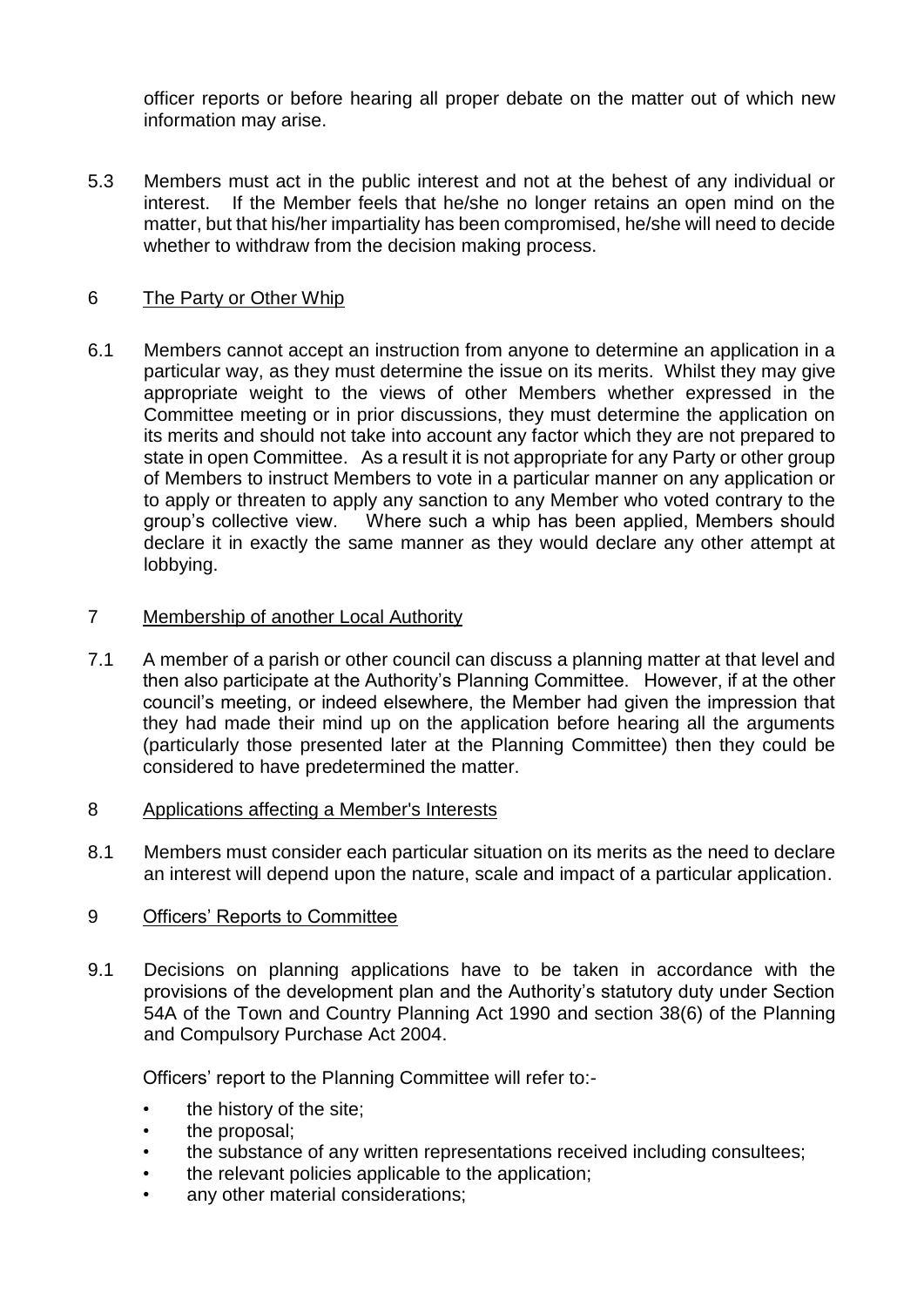- a professional appraisal of the application which clearly justifies the recommendation;
- any material considerations that justify a departure from the development plan;
- a clear recommendation:
- 9.2 Where a Member receives relevant information in respect of an application which is not contained in the Committee report on the application, the Member should advise officers as soon as possible so that the information can be tested. If new information is introduced into the debate at the Committee the opportunity should be provided for comments or a response to be made as otherwise it might lead to the Committee taking a decision on the basis of information which subsequently proves to be incorrect.

#### 10 Decisions Contrary to Officer Recommendations

- 10.1 From time to time, Members of the Planning Committee will disagree with the professional advice given by or on behalf of the Planning Manager – Development Management. Development Management is not an absolute science and there can be genuine disagreement about the implications of a particular proposal, and about the weight to be attached to relevant issues. Officers will be present at the Committee making the decision and will be able to advise if the Committee is in danger of acting unreasonably either because matters under consideration are not relevant planning issues or because the facts simply cannot support the conclusion which the Members have drawn and the Committee is in danger of acting unreasonably. Members may also consult officers prior to the Committee meeting to assist in formulating their views.
- 10.2 In cases where the Planning Committee decides for good and valid reasons to depart from the officer's recommendation, the Committee must define the reasons for rejecting the officer's recommendation including the reasons for imposing certain conditions prior to the vote being taken and those reasons must be recorded in the minutes of the meeting.
- 10.3 Where an appeal arises against a decision to refuse an application contrary to officers recommendation, officers will give support to the Committee in preparing evidence for the appeal, but it may be necessary in support of the Council's position for Members of the Planning Committee making the decision to appear at any appeal hearing and give evidence of the reasons for the Committee's decision. Officers should not compromise their professional judgement during this process and should make it clear when they are advising on views that are not their own. In such circumstances the Council may consider the appointment of Consultants where technical or professional evidence is required to assist their position at a hearing or inquiry.
- 11 Site Visits
- 11.1 Site visits by Committee Members can be useful to identify features of a proposal which may be difficult to convey in a written report, but site visits can delay the decision on an application and should be requested as early as possible The possible reasons for site visits are set out in 12.2, 12.4 and 12.6.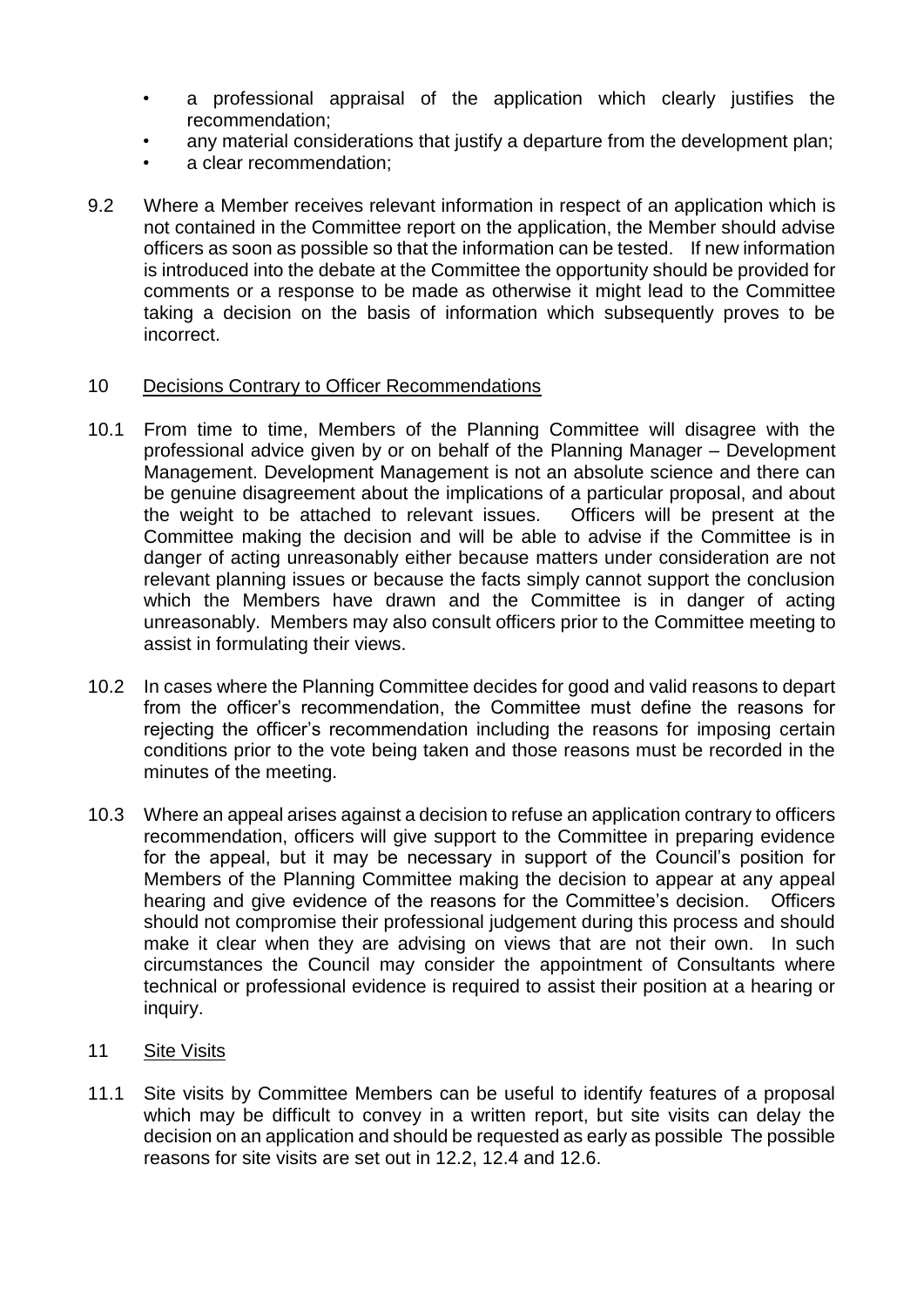- 11.2 Cases may be referred to a site visit by Members or by officers who may judge that a Member site visit is the most appropriate means of ensuring Members get a clear understanding of the proposal and the issues raised.
- 11.3 The reasons for a decision to carry out a site visit will be set out in the report presented to Committee.
- 11.4 Site visits are:
	- fact finding exercises:
	- to enable officers to point out relevant features;
	- to enable questions of fact by Members or Parish Council representatives to be asked on site for clarification;
	- not part of the formal consideration of the application and therefore public rights of attendance do not apply.
- 11.5 The Planning Committee undertake the site visit as a formal group and will enter and leave the site as such. Members should not enter into discussions with applicants, agents or third parties whilst on the site visit. Debate on the application other than for clarification of matters of fact by the Site Inspection Group will only take place at the subsequent Committee meeting as all relevant parties may not be in attendance at the site.
- 11.6 In addition to those planned site visits notified to all Members of the Committee, wherever possible and deemed necessary the Planning Committee will visit without prior notification the sites of applications where public speakers have notified an intention to address the Committee. The purpose of these visits will be to familiarise themselves with the setting and context of the site and to gain a clearer understanding of the issues likely to be raised during consideration of the application by the Committee.

#### 12 Planning Applications by Members or Officers

- 12.1 The impartiality of the planning process requires particular care when dealing with an application by anyone who might ordinarily be involved in that process. Whenever any Member, Planning Officer, Senior Officer or Senior Manager of the Council submits an application to the Authority for himself/herself or on behalf of any other person, they will inform both the Planning Manager and the Authority's *Monitoring Officer* and not take part in processing or determining the application.
- 12.2 Any applications submitted by a Member or any officer of the authority, whether for himself/herself or on behalf of any other person, will be determined by Planning Committee and not under any delegated powers. The consideration of such a proposal from a Member would be considered as a disclosable pecuniary interest and the Member will be required to withdraw from any meeting where the proposal is being considered.
- 12.3 A Member or officer shall not have any different rights than a member of the public in discussing their proposal with a planning officer in advance of consideration by a Committee and making written representations.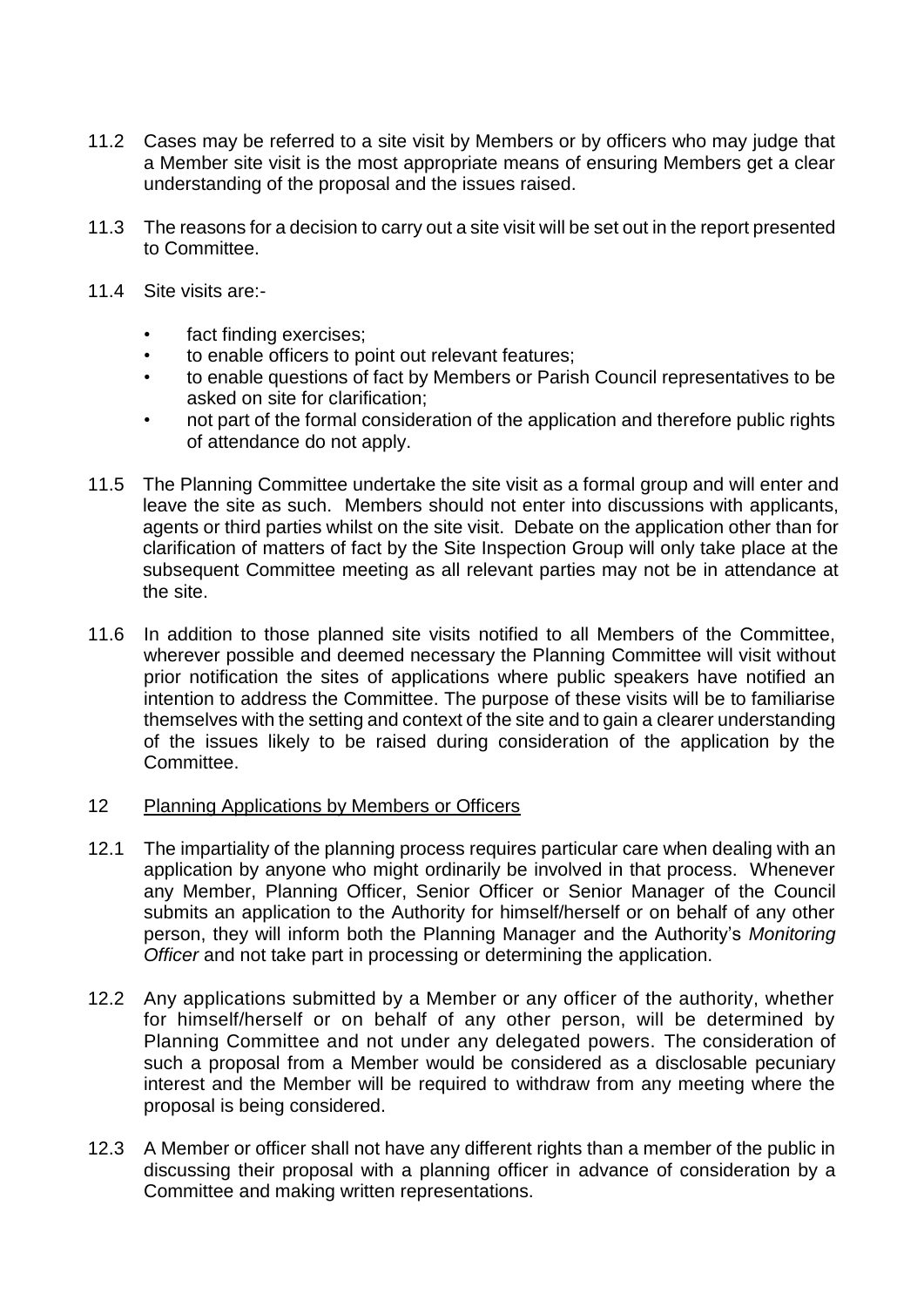#### 13 Planning Applications by the Authority

- 13.1 The Authority itself requires planning permission to carry out or authorise development on land it owns. These applications will be treated in the same way as those from private applicants in accordance with the Town and Country Planning General Regulations.
- 13.2 Where an application relates to a project or land for which an officer of the Development Directorate has responsibility, that officer will play no part in the assessment of the application or the decision. The officer will withdraw from the Planning Committee when the application is being considered.

#### 14 Monitoring of the Decisions Taken

14.1 On a regular basis the decisions taken by the Planning Committee will be reviewed by the Planning Manager in consultation with the Chairman and Vice Chairman of the Planning Committee. This review will include examples of cases on planning and listed building applications; permitted departures from the Development Plan; planning appeals; and enforcement cases. Any need to reconsider any policies or practices will be reported to the appropriate Committee.

# 15 Planning Policy

- 15.1 Many of the aspects of this Code of Practice that are relevant to planning applications, in particular declarations of interest, meetings with interested parties and lobbying, are equally relevant to the formulation of planning policy through the development plan process and any other supplementary policy guidance.
- 15.2 At all stages in the preparation of policies for the development plan or any other planning guidance:-
	- officers will consider Government policy guidance and other legal requirements as the basis for policies;
	- more than one officer will be involved in the development of any one area of policy;
	- where possible more than one Member will be involved at formal consultation events;
	- Members of *Cabinet* and the Planning Committee will be consulted at appropriate stages on the Authority's statutory plans and some consultation papers on planning and other relevant land use policies. Delegated Authority responses will be subject to consultation with the Portfolio Member with responsibility for Planning;
	- all representations on draft policies will be recorded and analysed. The records of these together with the Authority's response will be placed on public deposit at key stages in plan production;
	- the Local Plan will be formally approved and adopted by a meeting of the Council following a recommendation from *Cabinet*;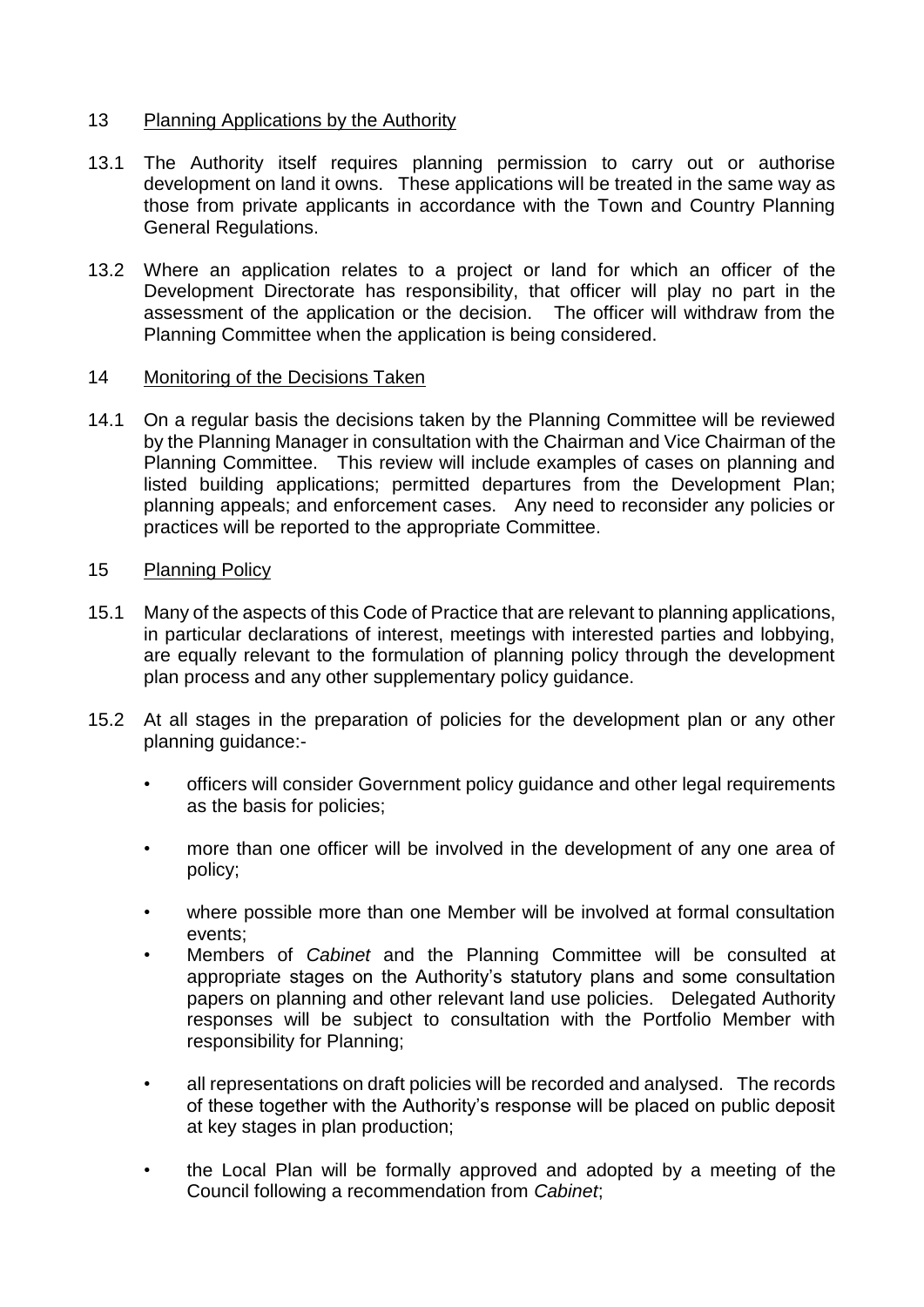- advice given to Members of the Authority on the interpretation of policies will be copied to the Chairman of Planning Committee.
- 16 Public Participation at Committee Meetings
- 16.1 The Authority has procedures that ensure that where they receive representations from or on behalf of the applicant or from members of the public on a particular application, there is an opportunity for advocates both for and against the proposal to be heard in a balanced manner.
- 16.2 Members should exercise their opportunity to question each speaker with discretion by restricting their enquiries solely to planning matters and not personal or civil matters that form no part of planning consideration and by challenging any unsubstantiated or uncorroborated statements. Officers should be provided with the opportunity to respond to and comment on all new issues raised during public speaking. This will ensure that decisions reached by the Committee are on the basis of full and fair consideration of all material matters, and disregarding any irrelevant considerations.
- 17 Training
- 17.1 Members must exercise their representational role on behalf of their constituents. At the same time the planning process requires them to take decisions within a legal framework which is evolving continuously through legislation and case law.
- 17.2 Members will be required to receive training when first serving on the Planning Committee. Regular updates will be arranged to keep Members informed of important changes in legislation, procedure or practices.
- 17.3 A record will be kept by the Planning Manager/Senior Governance Officer of the training undertaken by each Member. The *Monitoring Officer* will be advised of any Member who fails to meet the training requirements determined by the Committee.
- 18 Records
- 18.1 Records on planning applications, enforcement and development plan matters should be complete and accurate. Every file shall contain an accurate account of events so that someone who has not been involved in the process can understand what the decision was and why and how it was reached. Where matters have been determined by officers under delegated powers, those decisions will be as well documented and recorded as those taken by Members in a Committee meeting.
- 19 Gifts and Hospitality
- 19.1 Gifts and hospitality give rise to particular problems in respect of the credibility of the planning process and acceptance of gifts or hospitality by Members or officers can be a very serious criminal offence. Both should have particular regard to the provisions of their respective codes of conduct and any guidance issued. In particular they must immediately report to the *Monitoring Officer* any offer of gifts or hospitality of the value of £25 or more whether accepted or not and those must be registered.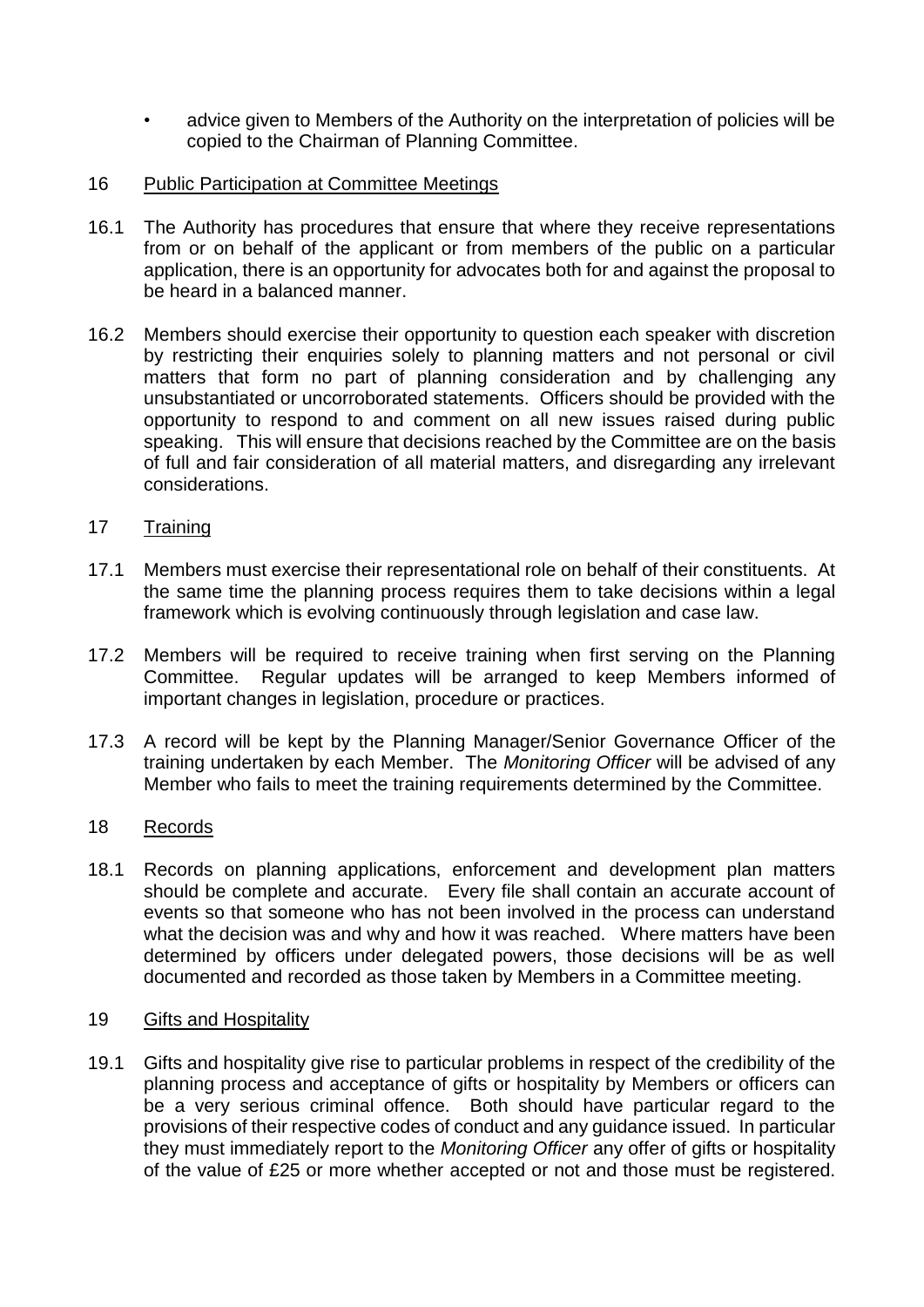They should not behave in a way which might be taken as indicating that they are open to such offers.

- 20 Complaints
- 20.1 Any complaints arising out of the operation of this Protocol will be considered by the Authority's *Monitoring Officer* under the Authority's Complaints Procedure. Where necessary, a report will be considered by the Standards Committee which will keep under review the operation of this Protocol.
- 20.2 Complainants alleging a breach of the Members' Code of Conduct will be advised to direct their allegations to the Monitoring Officer.

#### 21 Advice

21.1 The Authority's *Monitoring Officer* will give advice on the interpretation and operation of this Planning Protocol.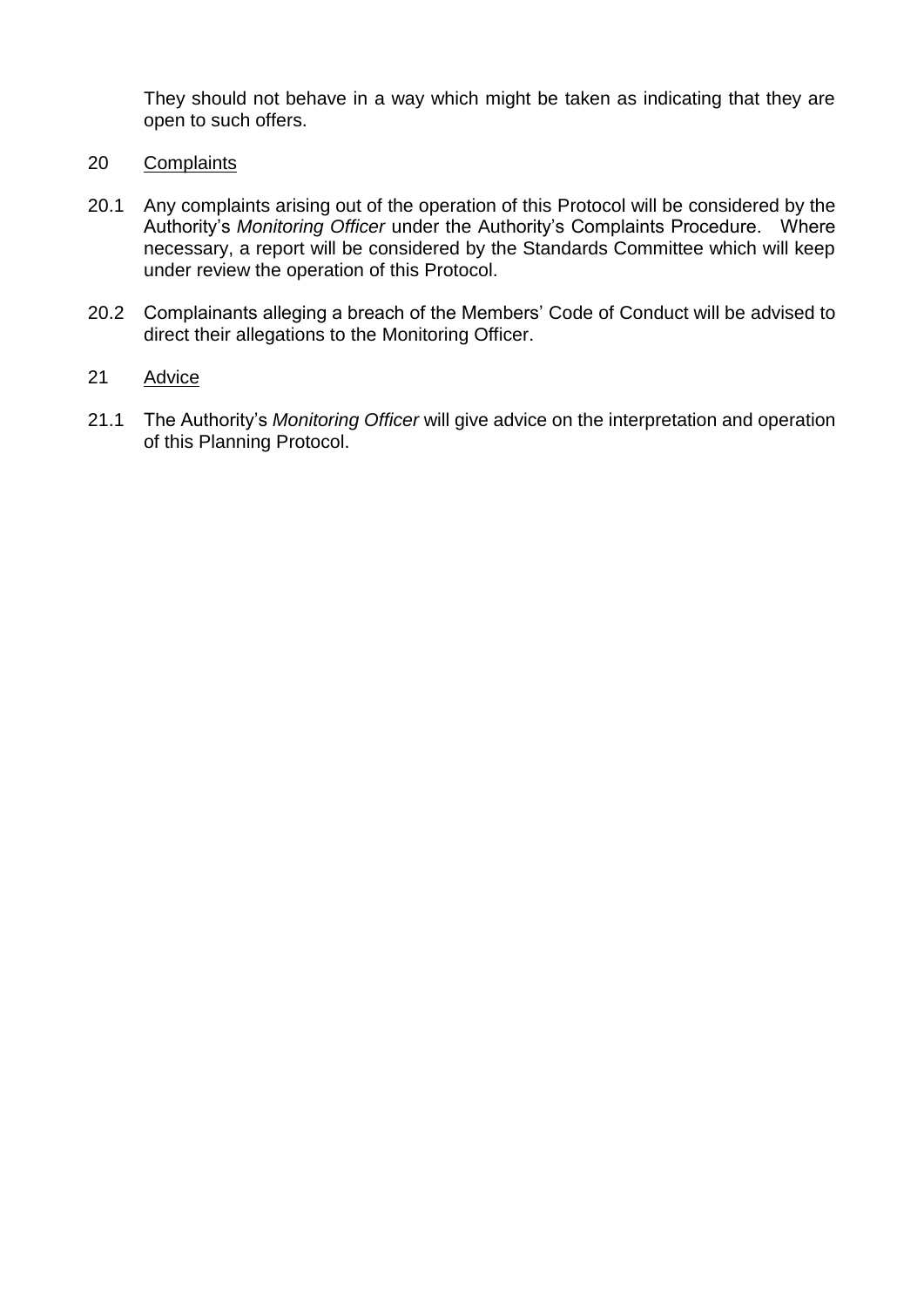# **APPENDIX A**

#### **The Royal Town Planning Institute Code of Professional Conduct**

The Chartered Object of the Royal Town Planning Institute is to advance the science and art of town planning for the benefit of the public. It is the purpose of this Code to ensure that in all their professional activities members of the Royal Town Planning Institute:

- (a) shall act with complete competence, honesty and integrity;
- (b) shall fearlessly and impartially exercise their independent professional judgement to the best of their skills and understanding;
- (c) shall discharge their duty to their employers, clients, colleagues and other with due care and diligence in accordance with the provisions of this Code;
- (d) shall not discriminate on the grounds of race, sex, creed, religion, disability or age and shall seek to eliminate such discrimination by others and to promote equality of opportunity;
- (e) shall not bring the profession or the Royal Town Planning Institute into disrepute.

To this end the Council has drawn up the under-mentioned numbered clauses which spell out in more detail the requirements of this Code. These requirements shall apply notwithstanding any permission or agreement to the contrary by or with the client or body employing or consulting any member.

In this Code the word "member" means every corporate member, non-corporate member, honorary member and students of the Institute. Words purporting the singular number include the plural and vice versa.

- 1 (a) Members shall take all reasonable steps to maintain their professional competence throughout their working lives and shall comply with the Council's continuing professional development regulations as amended from time to time.
	- (b) Members who, as employers or managers, have responsibility for other members shall take all reasonable steps to encourage and support such other members in the maintenance of professional competence and in compliance with the Council's continuing professional development regulations.
- 2 In their professional activities members shall not discriminate on the grounds of race, sex, creed, religion, disability or age and shall seek to eliminate such discrimination by others and to promote equality of opportunity.
- 3 Members shall not make or subscribe to any statements reports which are contrary to their own bona fide professional opinions and shall not knowingly enter into any contract or agreement which requires them to do so.
- 4 Members shall take all reasonable precautions to ensure that no conflict of duty arises between the interests of one employer or client and another, or between the interest of any employer or client and the interests of themselves or their firms or business associates. Any such conflict shall be immediately reported and subsequently confirmed in writing to all parties concerned.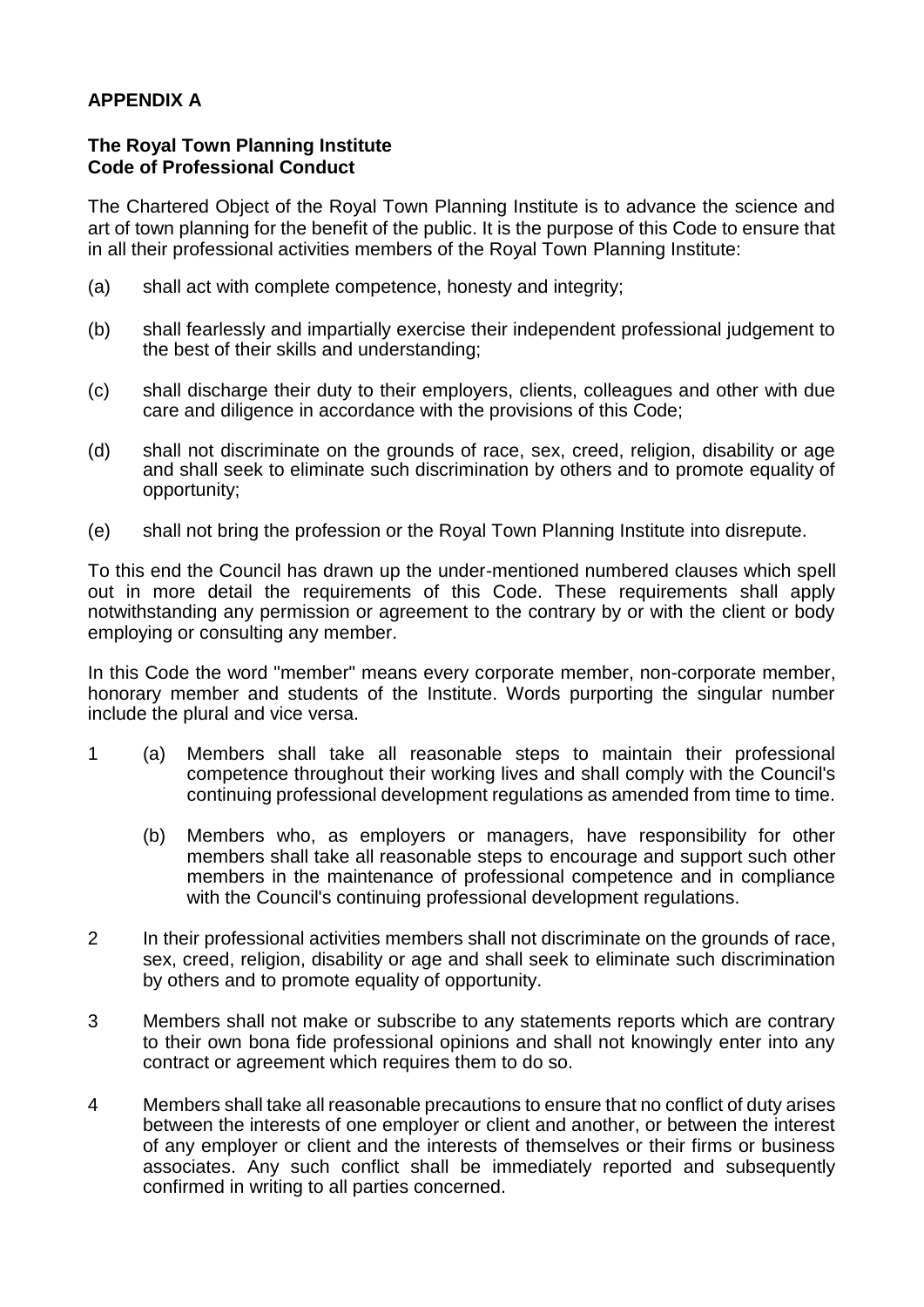- 5 Members shall not disclose or use to the advantage of themselves, their clients information acquired in confidence in the course of their work.
- 6 Members shall disclose to their employers or clients any discounts, gifts or commissions received from any third parties in connection with their work as professional planners.
- 7 (a) Before commencing work on any commission members shall ensure that their terms of engagement have been given and confirmed in writing to their clients and shall satisfy themselves that these terms have been accepted.
	- (b) Members shall notify their clients in writing before undertaking work or incurring fees or expenses additional to those previously agreed and shall satisfy themselves that the necessary instructions have been received.
- 8 When accepting instructions from private individuals members shall ensure that the services offered are appropriate to the individual's requirements.
- 9 The Council may from time to time publish supplementary regulations relating to such matters as continuing professional development, planning aid, professional indemnity insurance, professional designations or direct professional access to the Bar, and members shall comply with any such regulations.
- 10 Members with responsibility for the work of a company or of a practice or partnership or of a local planning authority or of any central government department or agency or of any other organisation or body any of which is engaged in town planning work, or for the work of any department, section or team within any such organisation or body, shall take all reasonable steps to ensure that all town planning matters in the organisation or body, or within that part of the organisation or body for which they have responsibility, are conducted in accordance with this Code, whoever undertakes such work.
- 11 Members practising outside the United Kingdom and Ireland shall order their professional conduct in such a way as to uphold the status and integrity of the Royal Town Planning Institute and the profession of town planning.
- 12 (a) It is the duty of every member, subject to any restrictions imposed by law or the courts, to report to the Institute any alleged breach of this Code of which he or she becomes aware and to assist the Institute in its investigations.
	- (b) It is the duty of every member who is the subject of investigation by the Institute to assist the Institute in its investigations.
- 13 The Council has the power to discipline any member who :
	- (a) in the opinion of the Council contravenes any of the provisions of the Code of Professional Conduct, including the supplementary regulations referred to in Annex A to the Code, or of the Royal Charter and Byelaws; or who
	- (b) is convinced by a court of a criminal offence which in the opinion of the Council results in a breach of Byelaw 7(2); or who